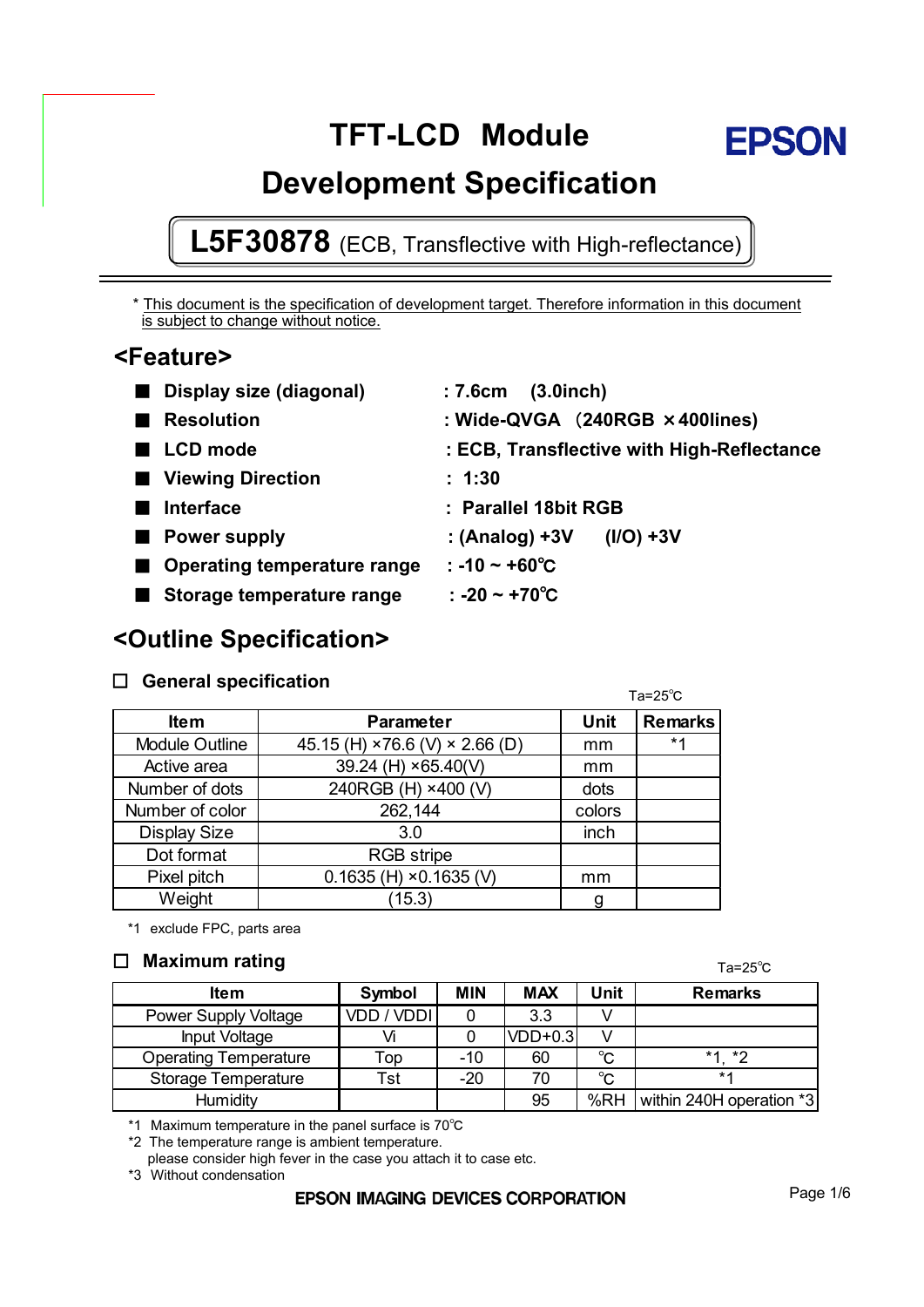### 䂔 **Recommended operating condition**

| <b>Item</b>          |              | Symbol           | <b>Condition</b> | <b>MIN</b> | <b>TYP</b> | <b>MAX</b>  |     | Unit   Remarks |
|----------------------|--------------|------------------|------------------|------------|------------|-------------|-----|----------------|
| Power Supply Voltage |              | VDD              |                  | 2.7        |            | 3.3         |     |                |
|                      |              | <b>VDDI</b>      |                  | 1.7        |            | 3.3         |     |                |
| Input Voltage        |              | VIH1             |                  | 0.8VDDI    |            | <b>VDDI</b> |     | $*1$           |
|                      |              | VIL <sub>1</sub> |                  | 0          |            | 0.2VDDI     | v   |                |
| Common               | amplitude    | Vcom H           |                  |            |            |             | Vpp |                |
| electrode            | center value | Vcom L           |                  |            |            |             | V   | *2             |
| Voltage              |              |                  |                  |            |            |             |     |                |

\*1 applicable terminal pin 䋺 signal interface terminal pin

\*2 Optimum flicker value is set up at factory shipment

### 䂔 **Optical specification**

Ta=25㷄

| <b>Item</b>           | Symbol | <b>Condition</b> |               | Min                      |                          | <b>Max</b> | <b>Unit</b>       | <b>Remarks</b>              |
|-----------------------|--------|------------------|---------------|--------------------------|--------------------------|------------|-------------------|-----------------------------|
|                       |        | B/L              | <b>Others</b> |                          | <b>Typ</b>               |            |                   |                             |
| <b>Brightness</b>     | B      | on               | $\Phi$ =0deg. |                          | 200                      | -          | cd/m <sup>2</sup> | 6LED <sub>s</sub><br>(20mA) |
| <b>Contrast Ratio</b> | K      | on               | $\Phi$ =0deg. |                          | 180                      |            |                   |                             |
|                       |        | off              | $\Phi$ =0deg. |                          | 15                       | -          |                   |                             |
| Color coordinates     | X      |                  | $\Phi$ =0deg. | -                        | $\overline{\phantom{a}}$ | -          |                   |                             |
| (White)               |        | on               | $\Phi$ =0deg. |                          |                          |            |                   |                             |
| <b>NTSC Ratio</b>     |        | on               | $\Phi$ =0deg. | $\overline{\phantom{0}}$ | 37                       |            | %                 |                             |
|                       |        | off              | $\Phi$ =0deg. |                          | 8                        |            |                   |                             |
| Reflectance           |        | off              | $\Phi$ =0deg. |                          | 6                        |            | %                 |                             |

### 䂔 **Backlight circuit**



| Condition<br>Item   |                | Min | $T_{VD}$ | Max | Unit |
|---------------------|----------------|-----|----------|-----|------|
| B/L Forward Voltage | IF=20mA/circit |     | (9.6)    |     |      |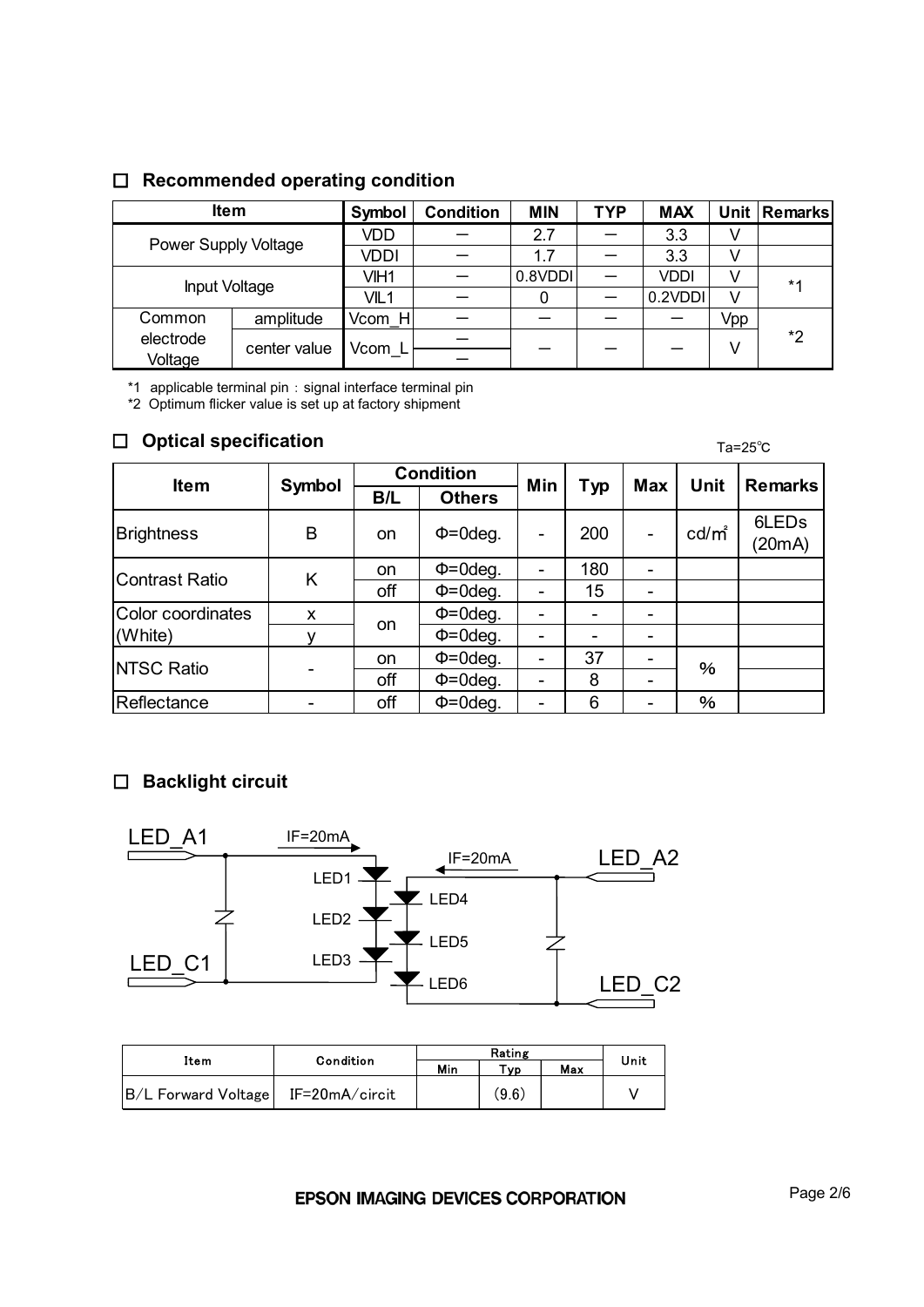## **<Pin assignment>**





**PIN 45** 

#### **Applicable connector**

FXR Series (JST) 45pin /0.3mm terminal pitch

| PIN No.        | <b>SYMBOL</b>         | <b>FUNCTION</b>           |
|----------------|-----------------------|---------------------------|
| 1              | LED C2                | Power supply for LED2 -   |
| $\overline{2}$ | LED<br>C <sub>1</sub> | Power supply for LED1 -   |
| 3              | LED A2                | Power supply for LED2 +   |
| $\overline{4}$ | LED A1                | Power supply for LED1 +   |
| $\overline{5}$ | <b>NC</b>             | Not Connected             |
| 6              | <b>GND</b>            | Ground                    |
| $\overline{7}$ | DB < 0                | Display Data(Blue)        |
| 8              | DB<1>                 | Display Data(Blue)        |
| 9              | DB<2>                 | Display Data(Blue)        |
| 10             | DB<3>                 | Display Data(Blue)        |
| 11             | DB < 4                | Display Data(Blue)        |
| 12             | DB<5>                 | Display Data(Blue)        |
| 13             | DB<6>                 | Display Data(Green)       |
| 14             | DB<7>                 | Display Data(Green)       |
| 15             | DB<8>                 | Display Data(Green)       |
| 16             | DB<9>                 | Display Data(Green)       |
| 17             | DB<10>                | Display Data(Green)       |
| 18             | DB<11>                | Display Data(Green)       |
| 19             | DB<12>                | Display Data(Red)         |
| 20             | DB<13>                | Display Data(Red)         |
| 21             | DB<14>                | Display Data(Red)         |
| 22             | DB<15>                | Display Data(Red)         |
| 23             | DB<16>                | Display Data(Red)         |
| 24             | DB<17>                | Display Data(Red)         |
| 25             | <b>XRES</b>           | Reset                     |
| 26             | <b>ENABLE</b>         | Data Enable siganal       |
| 27             | <b>GND</b>            | Ground                    |
| 28             | <b>PCLK</b>           | Pixcel clock siganal      |
| 29             | <b>GND</b>            | Ground                    |
| 30             | <b>HSYNC</b>          | Horizen Sync signal       |
| 31             | <b>VSYNC</b>          | Vertical Sync signal      |
| 32             | <b>NC</b>             | <b>Not Connected</b>      |
| 33             | <b>SDI</b>            | Sereal Data Input         |
| 34             | <b>XCS</b>            | Chip Select signal        |
| 35             | SCL                   | Sereal clock input        |
| 36             | <b>VDDI</b>           | Power supply for I/O      |
| 37             | <b>VDD</b>            | (Power supply for analog) |
| 38             | <b>VDD</b>            | (Power supply for analog) |
| 39             | <b>NC</b>             | Not Connected             |
| 40             | <b>GND</b>            | Ground                    |
| 41             | <b>GND</b>            | Ground                    |
| 42             | <b>NC</b>             | Not Connected             |
| 43             | <b>NC</b>             | Not Connected             |
| 44             | <b>NC</b>             | Not Connected             |
| 45             | <b>NC</b>             | Not Connected             |

#### EPSON IMAGING DEVICES CORPORATION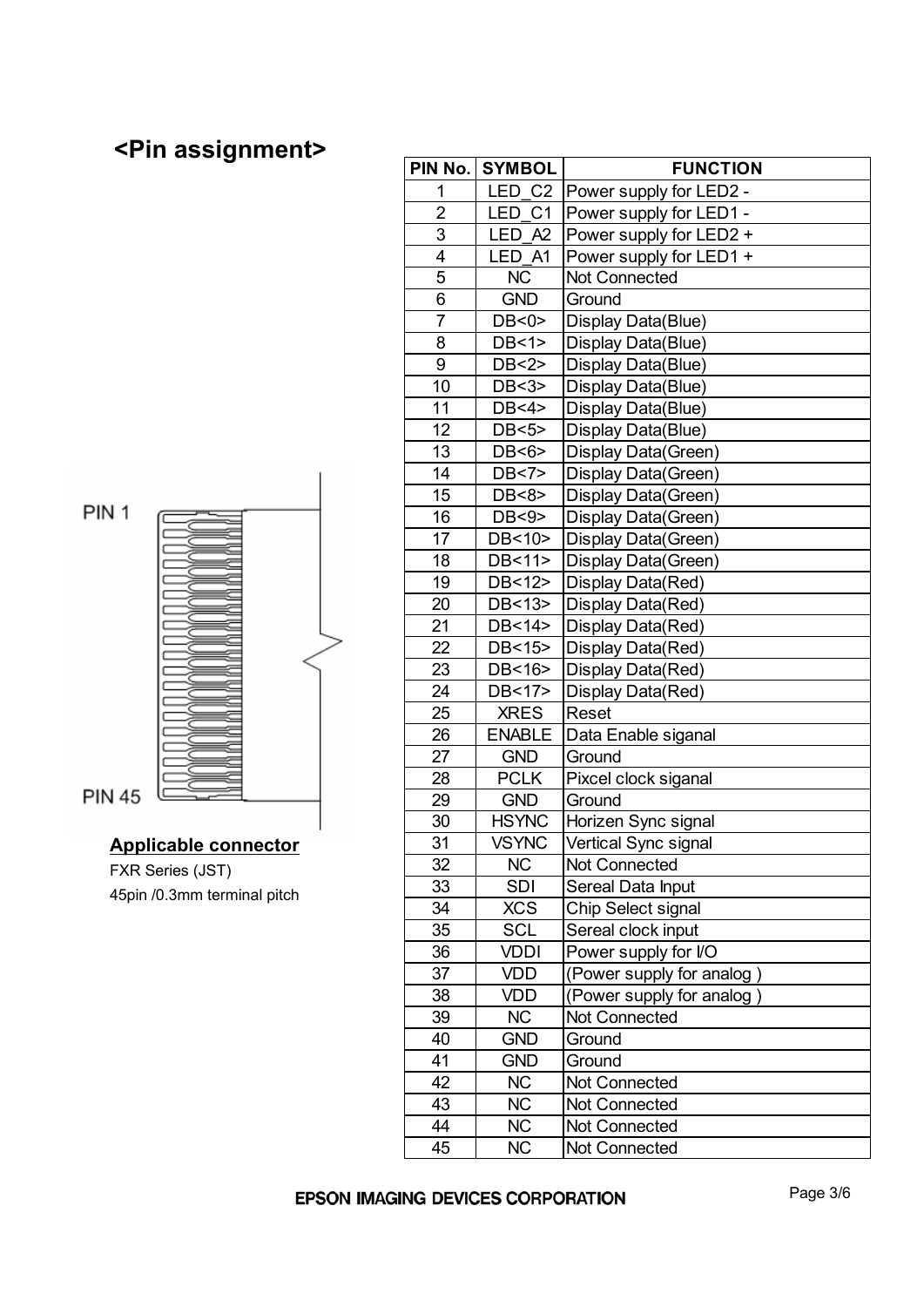## **<Application circuit example>**



㪁㪈㩷㪠㫋㩷㫀㫊㩷㫅㪼㪺㪼㫊㫊㪸㫉㫐㩷㫋㫆㩷㪺㫆㫅㫅㪼㪺㫋㩷㩷㫋㪿㪼㩷㫄㪼㫋㪸㫃㩷㪽㫉㪸㫄㪼㩷㫆㪽㩷㫋㪿㫀㫊㩷㫄㫆㪻㫌㫃㪼㩷㫋㫆㩷㪞㪥㪛㪅

㪁㪉㩷㪮㪼㩷㫉㪼㪺㫆㫄㫄㪼㫅㪻㩷㫋㪿㪼㩷㪼㫏㫋㪼㫉㫅㪸㫃㩷㪺㪸㫇㪸㪺㫀㫋㫆㫉㩷㫆㪽㩷㫋㪿㪼㩷㫋㪼㫄㫇㪼㫉㪸㫋㫌㫉㪼㩷㪺㫆㫄㫇㪼㫅㫊㪸㫋㫀㫆㫅㪅

#### EPSON IMAGING DEVICES CORPORATION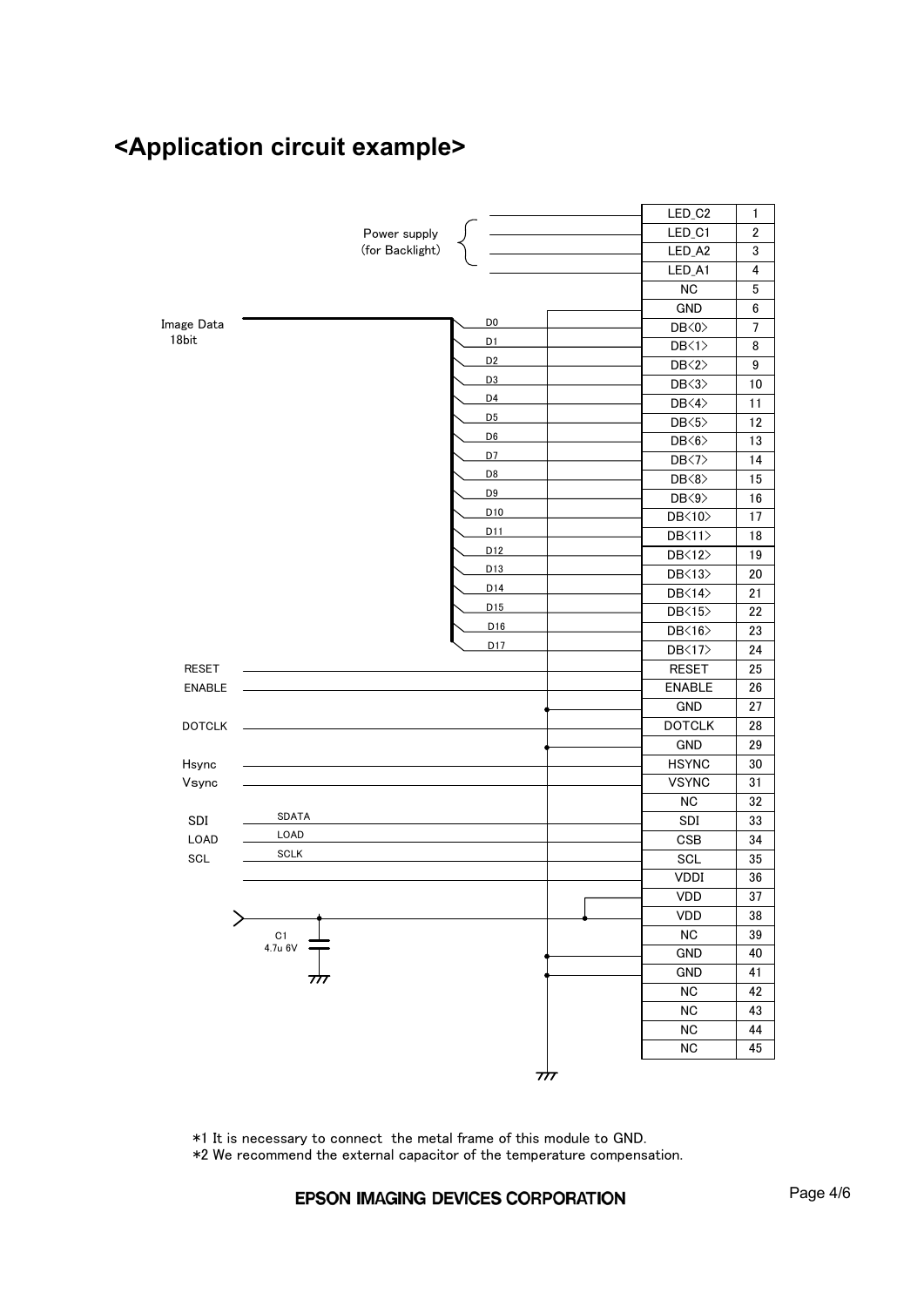## **<Timing chart> (18bit RGB)**

### 䊶Horizontal timing



### 䊶Vertical timing